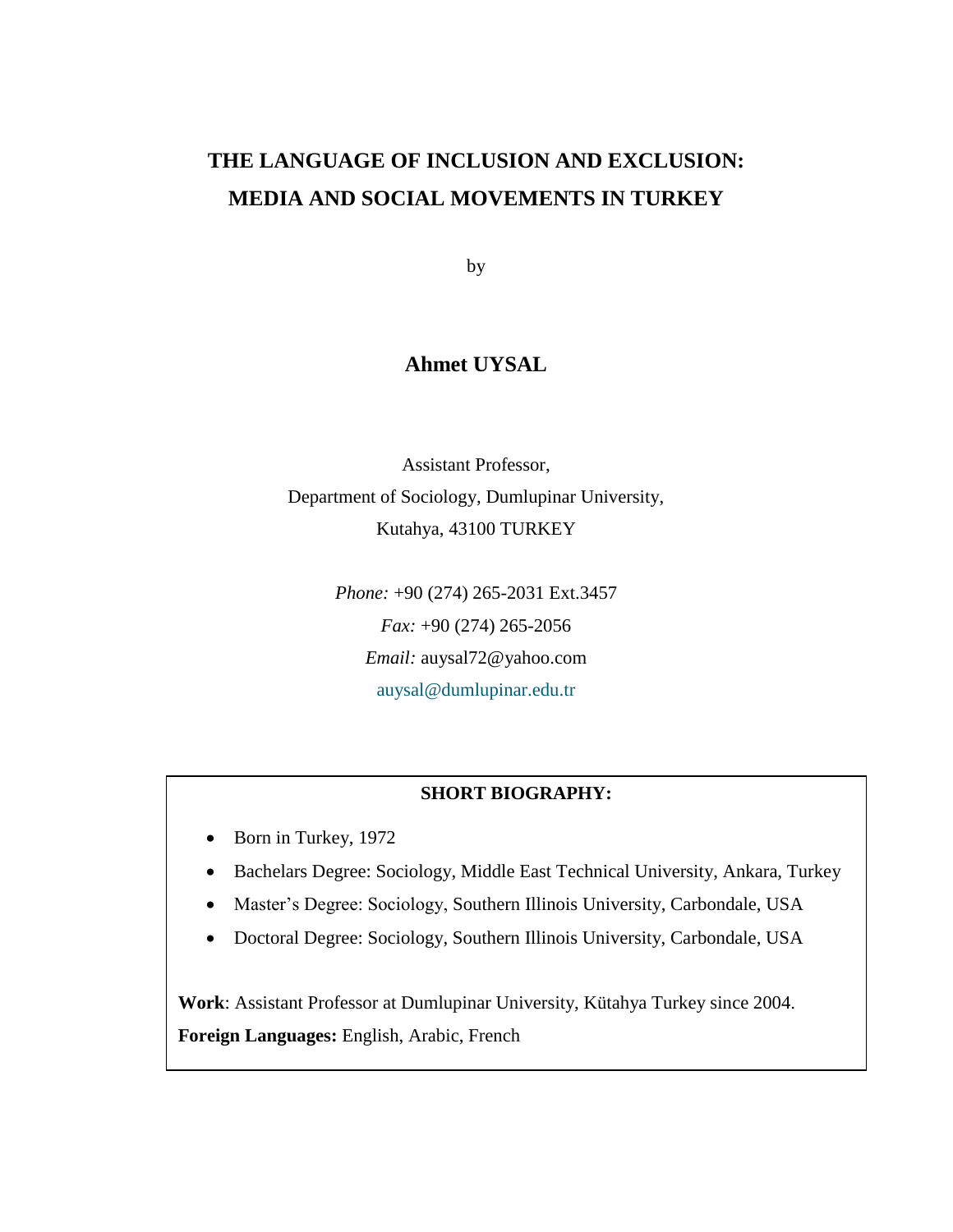#### **ABSTRACT:**

The mass media are the symbolic arena where social issues and their proponents are defined as legitimate or illegitimate. With its secular and quasi-monopolistic nature, the mainstream media in Turkey constitute an interesting example with their different attitude to various social movements. In this study, I elaborate on the media framing of two social movements, namely, environmental, and feminist. It becomes necessary to consider the cultural, economic and political contexts to analyze the media framing of these movements. By analyzing the three most popular newspapers in Turkey, I attempted to establish the nature of media framing of social movements in Turkey. The findings reveal that the ideological and material interests of journalists play out in shaping their sympathetic attitudes toward the feminist and environmentalist movements.

#### **KEYWORDS:**

Social movements, Environmentalism, Feminism, Media Framing, Turkey.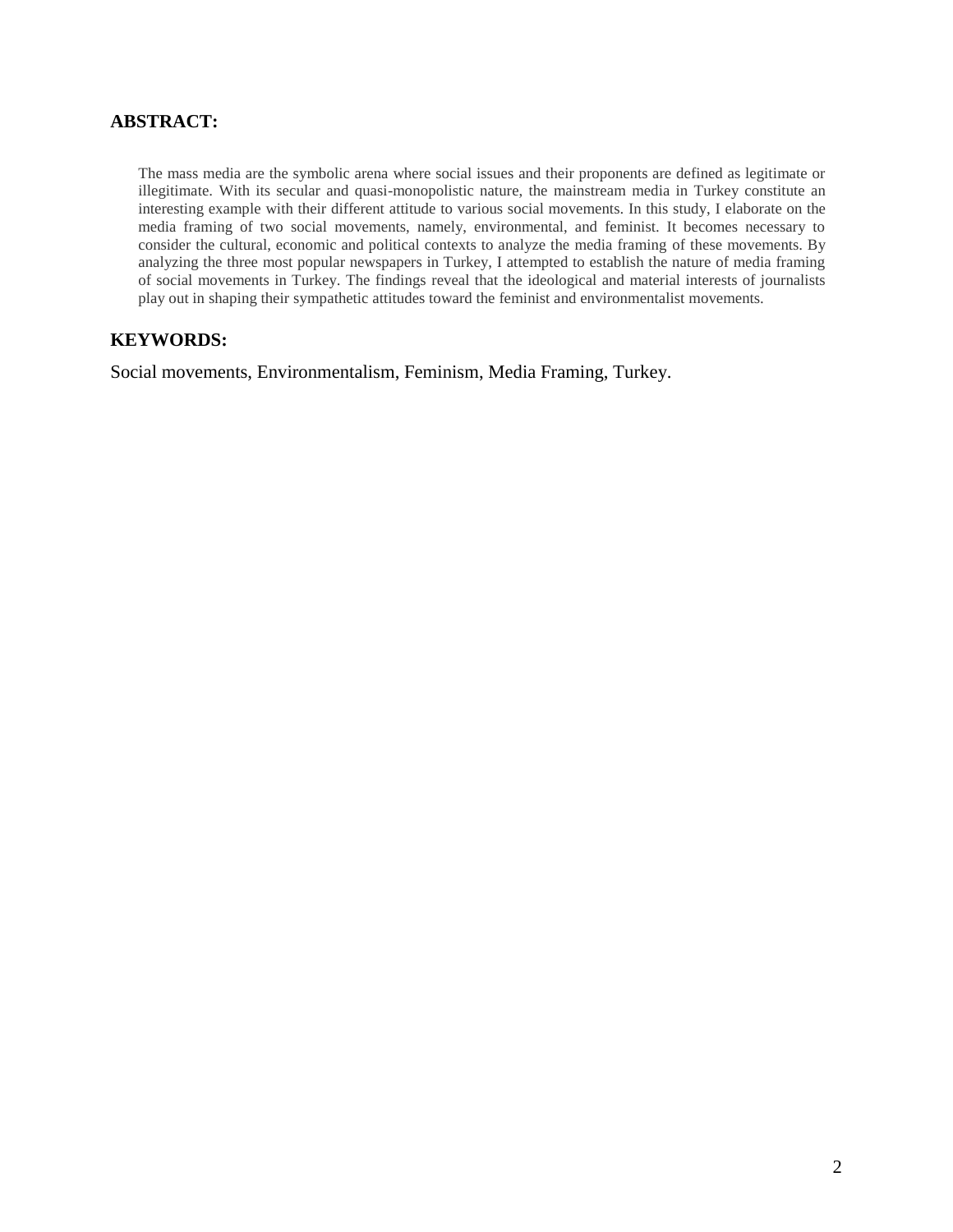## **THE LANGUAGE OF INCLUSION AND EXCLUSION: MEDIA AND SOCIAL MOVEMENTS IN TURKEY\***

## **INTRODUCTION**

 $\overline{a}$ 

The mass media are the symbolic arena where social issues are defined as legitimate or rejected. The secular and quasi-monopolistic Turkish media constitute an interesting example with their different attitude to various social movements and their causes in Turkish society. In this study, I elaborate on the media framing of the Turkish social movements (environmental and feminist), considering the cultural, economic and political contexts of the media framing of these movements. For that purpose, I analyze the three most popular newspapers' (namely, *Hürriyet*, *Milliyet*, and *Sabah*) framing of social movements in Turkey during the year 2006. The findings support that the ideological and material interests of journalists play out both jointly and separately in shaping their attitudes toward a social movement.

Modern Turkish Republic is a secular nation-state founded by Mustafa Kemal Ataturk on the ashes of the Sharia-based Ottoman Empire. Ataturk made various radical reforms to secularize the country by changing its institutional structure as well as its cultural codes. The founders used the press as a vehicle to implant these new cultural codes. The early state monopoly over the press left a long-lasting statist legacy among the journalists. This did not totally disappear despite a certain level of differentiation and liberalization in the media sector in the last half of the twentieth century. In that regard, I argue that the nature of media framing of each movement reflects different characteristics affected by different contextual factors. For example, the media framing of the

<sup>\*</sup> Paper presented at the 4th International Conference of The Faculty of Al-Alsun: "Preserving Linguistic and Cultural Identity in The Age of Globalization." Minia University, Egypt. 23-25 April, 2007.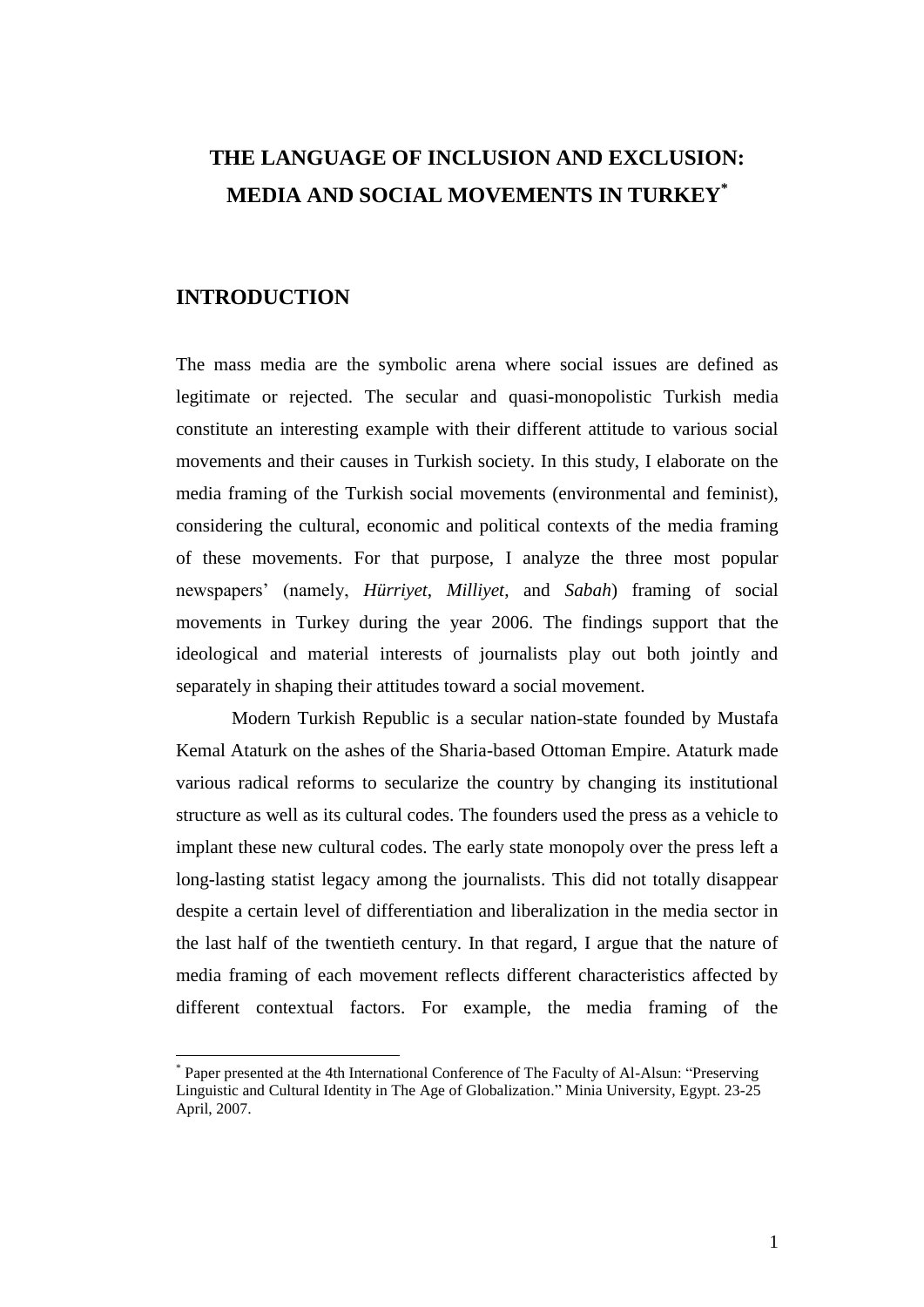environmental movement seems to be related to both ideological and material interests as it seems ideologically sympathetic to the environmental causes but it also seems to show cautious hesitation about the issues that challenge their economic interests. On the other hand, the media seem to wholeheartedly support the feminist movement since it is parallel to their ideological outlook without challenging their economic interests.

In this study I will solely focus on the opinion columns of the daily mainstream newspapers. Unlike many of its counterparts in the west, the newspapers do not solely reprort. in fact they are dominated by the opinion columns that occupy almost every page of the newspapers. From sports to more serious international politics to more tabloid issues the columnists share their views with their audience. Most of the time a particular columnist is not limited to a certain theme but can freely write on a variety of topics s/he like to write about.

I solely focus on the press for analysis due to the inaccessible nature of the audio-visual media in Turkey. This does not pose a serious challenge to the validity of our date. First, that is because the press and radio-TVs are dominated by two media groups, namely the Dogan and Sabah corporations. Second, there is a parallel between the press and audio-visual broadcasting that produce parallel media products. Third, the same journalists generally work both in the press and television channels.

#### **Theoretical Background:**

Regardless of its importance, not every event has an equal change to be covered in the media, resulting in selection bias. Moreover, the events that are covered are presented and framed in a certain, affecting its perception by the public. Media frames are mostly unspoken and unacknowledged schemas to make them easily understandable for both for the reporters as well as the recipients (Gitlin 1990). Media frames are made up of media packages and the package chosen by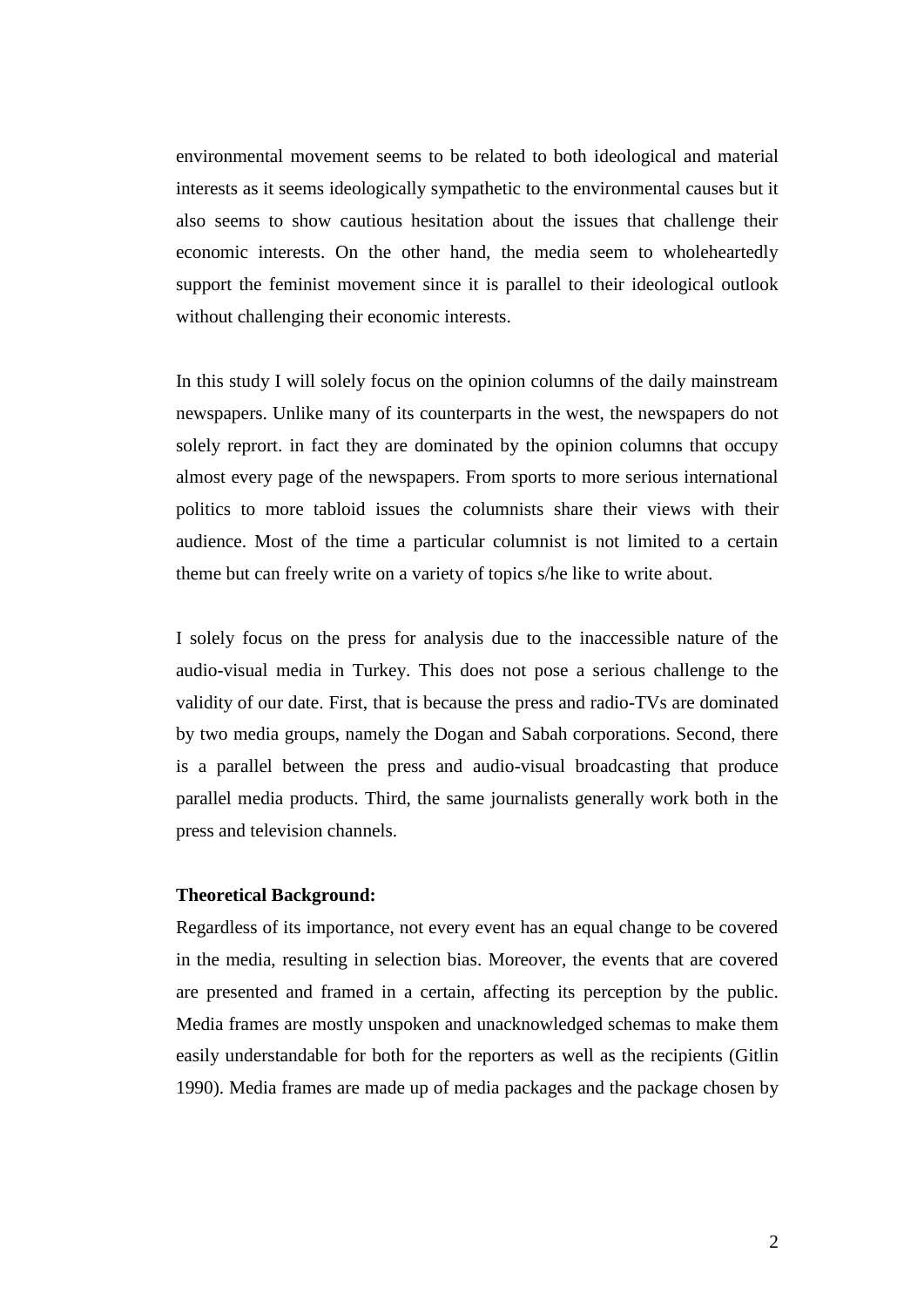a journalist or an editor shapes the presentation of the event (Gamson and Modigliani 1989)

Social groups, institutions and organizations compete for media space to disseminate and shape the public debates (Gamson 1992). To describe the centrality of both social movements and the mass media in modern politics, some scholars defined these new phenomena as "mediated politics" (McNair 1999) and "movement society" (Tarrow 1994). As part of the public, the social movements' voices are affected by the nature of media framing of social movement agenda and activities. When social movements challenge an elite position, the media tend to align with the elites and status quo (Schudson 2002). For this reason, Gamson and Meyer (1996) saw the social movements' access to media as a part of the political opportunity structure, where they limit or bolster the effectiveness of social movements.

Mass media serve several functions that may help or hinder social movement activities. First, the mass media informs the general public and the social movement followers. Second, social movement constituency can establish ties and networks through the mass media. Third, mass media can be a propaganda outlet for social movements or vice versa. Fourth, successful media strategies or movement activities can set precedence for the later movements. In all these respects the mass media carrries a critical importance for the operation of social movements and their ability to spread their rethoric (Goodwin & Jasper 2001).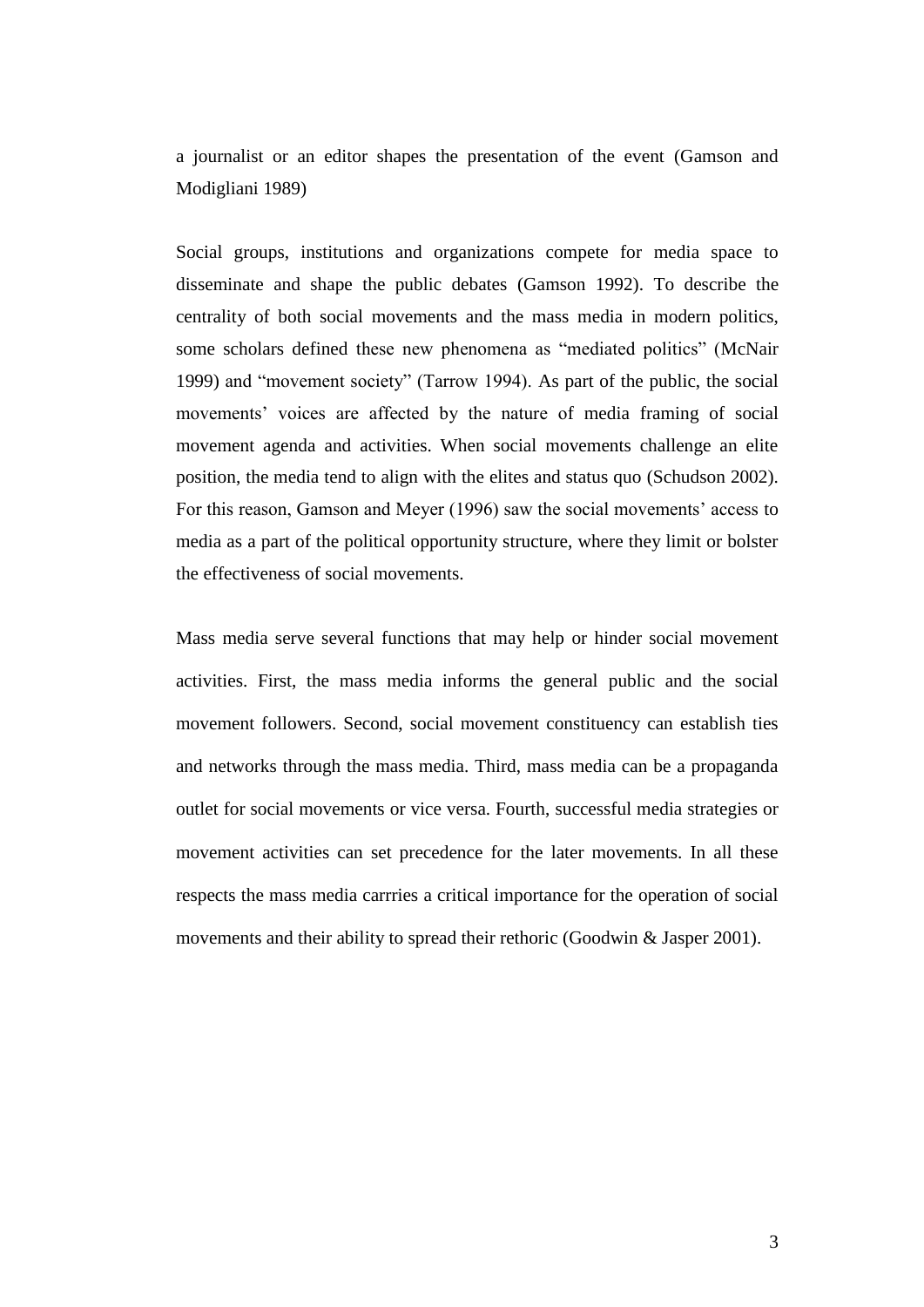### **Historical Background**

After the collapse of the multi-ethnic and multi-religious Ottoman Empire, the founders of the new Turkish Republic choose a secular nationalism as the principle of government. As earlier Ottoman reform attempts to modernize the country failed, they believed that modernization required a total westernization, i.e. changing both material and cultural characteristics of Turkish society. a cultural modernization was a prerequisite for a material modernization to establish a modern nation. This ideology was justified with their distaste to the public role of religion (Mardin 1962) and the relatively homogeneous nature of the new nation.

The founders tried to limit the public role of Islam by abolishing the Caliphate and religious courts (1924) and adopting Swiss Civil code (1926), the switching to Latin Alphabet (1928), accompanied by banning Sufi orders, switching to Latin Alphabet and Gregorian Calendar and the unification of the educational system. These radical reforms aimed a total westernization by stripping religion from its public functions (Lewis 1968).

The history of the Turkish press showed a parallel development with that of modernization attempts as the early journalists emerged as a part of the bureaucratic intelligentsia in the late nineteenth century (Heper and Demirel 1996). In the beginning, they advocated a constitutional government to limit the Sultan's absolute rule and defended westernization and democratic ideals to modernize the country (Groc 1994). The conservative press could not cope with the strong modernist wave and lost the battle after the establishment of the Republic. That was partly because the single-party rule did not tolerate the operation of any alternative press. The legacy of secular and authoritarian journalism remained even after the transition to democracy as the journalists maintained their adherence to an idealistic democracy rather than popular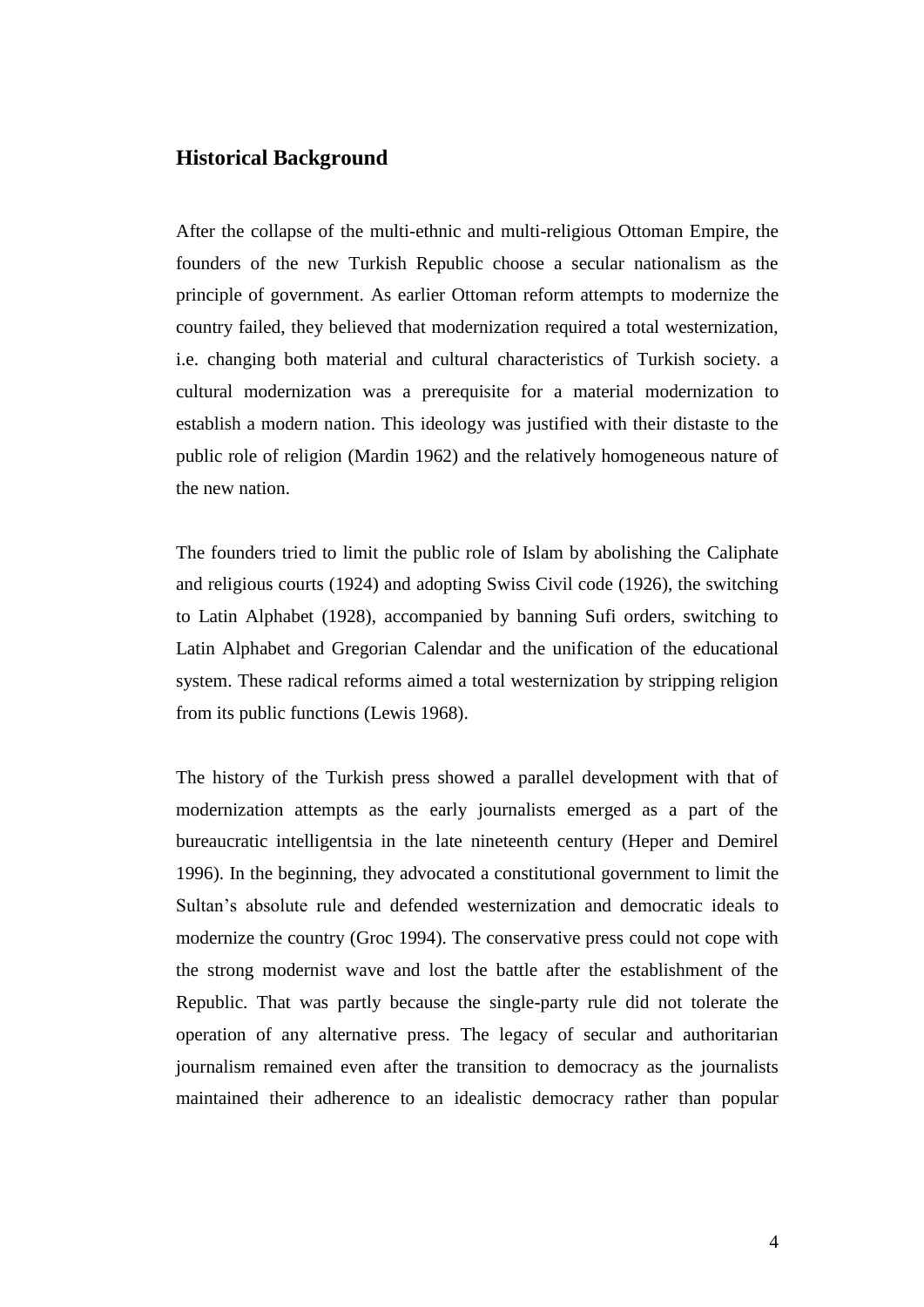democracy (Heper and Demirel 1996). The journalists defending the secular establishment based on nationalism, secularism and republicanism maintained a didactic role between the state and the mass public (Groc 1994). Very often the center-right governments' policies were criticized by the Turkish media as a compromise from secularism and republicanism. For example, the AK party government efforts to lift the ban on headscarf were rejected as compromise from secularism.

The privatization of media sector resulted in a quasi-monopolistic market structure in the 1990s. The journalists were not fully comfortable with liberal policies but they took advantage of liberalization to their both material and ideological interest. They defended the secular establishment against the popular demands to obtain economic protection from the state elites against the newlyemerging competition to the big business they are associated with.

The media arena is dominated by two main corporations, namely Dogan and Sabah that operate businesses such publishing, financial services, energy, telecommunication, tourism, and marketing (Boulton 2001). The Dogan Corporation controls a major portion of daily of daily newspapers with forty percent (DKM 2006). The companies also control the distribution of the press, making it nearly impossible for a challenging to enter the market. Considering the market domination and the dysfunctional nature of the Turkish political structure, the media sector becomes even more critical and stronger. For that reason, some even argued that the media constitutes the first estate rather than the fourth (see Alpay 2005; Karaca 2005).

As Bagdikian (1997) stated, the competitive and diverse nature of news sources provides more a objective and accurate coverage. The Turkish media sector suffer from these problems as both ideological and material concerns are openly played out and there are not sufficient checks and balances to change this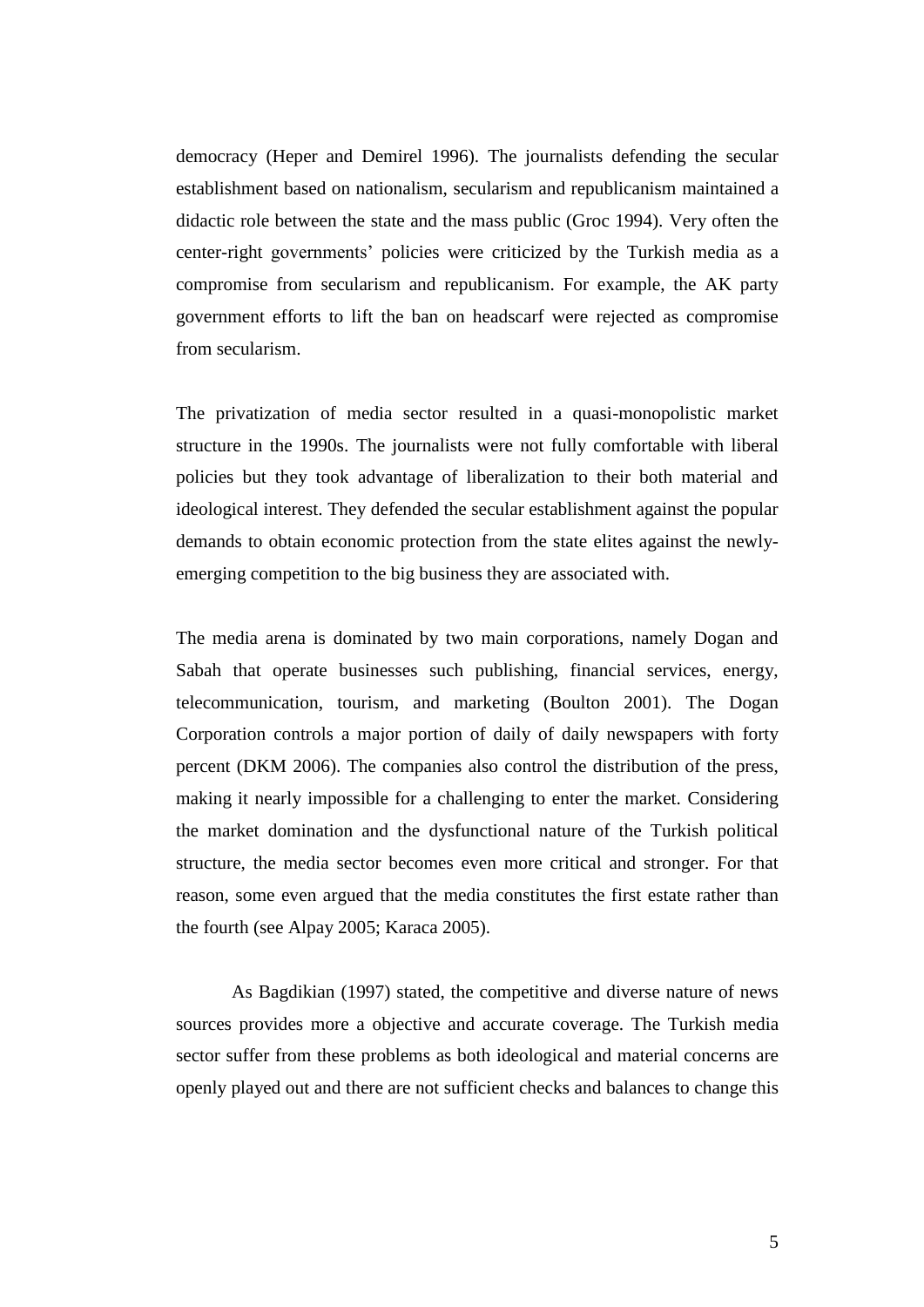imbalance. Big companies (e.g. Dogan Corporation) use their media outlets as a sidekick for their market power and can even compromise from the profitability of their media outlets. They have strong interest in the governmental support to, for example, acquire "cheap state land, indemnities on importing and inexpensive credits from state banks" (Finkel 2000) and earning advertisement by the Press Announcement Department controlled by the government (Unsal 1994). These big businesses with strong media outlets have great interests in the privatization of the state-owned firms and government-paid contracts. The editor-in-chief of popular *Hürriyet* justified their involvement in direct business as they are par of a big enterprise along with publishing and broadcasting (Finkel 2000).

To analyze the media framing of social movement issues in Turkey, I take the media framing of women's rights and the project of nuclear power plant in the year 2006. For that purpose, I conducted a two-level analysis: general media attitude and specific frame analysis. First, I tried to measure the general media attitude toward women's rights and toward building a nuclear power plant by determining whether each opinion column is negative, positive or neutral to the issue. I tried to do that by summarizing each opinion column into one single proposition and coded it as positive, neutral, or negative according to its tone on the issue.

### **THE MEDIA FRAMING OF WOMEN'S RIGHTS**

|          | <b>NEGATIVE</b> |            | <b>NEUTRAL</b> |            | <b>POSITIVE</b> |            | <b>Total</b>  |            |
|----------|-----------------|------------|----------------|------------|-----------------|------------|---------------|------------|
|          | <b>Number</b>   | Percentage | Number         | Percentage | Number          | Percentage | <b>Number</b> | Percentage |
| Hürriyet |                 |            | 11             | 39,3       | 17              | 60.7       | 28            | 100,0      |

<span id="page-7-0"></span>**Table 1: Media Framing of Women's Rights in Turkey**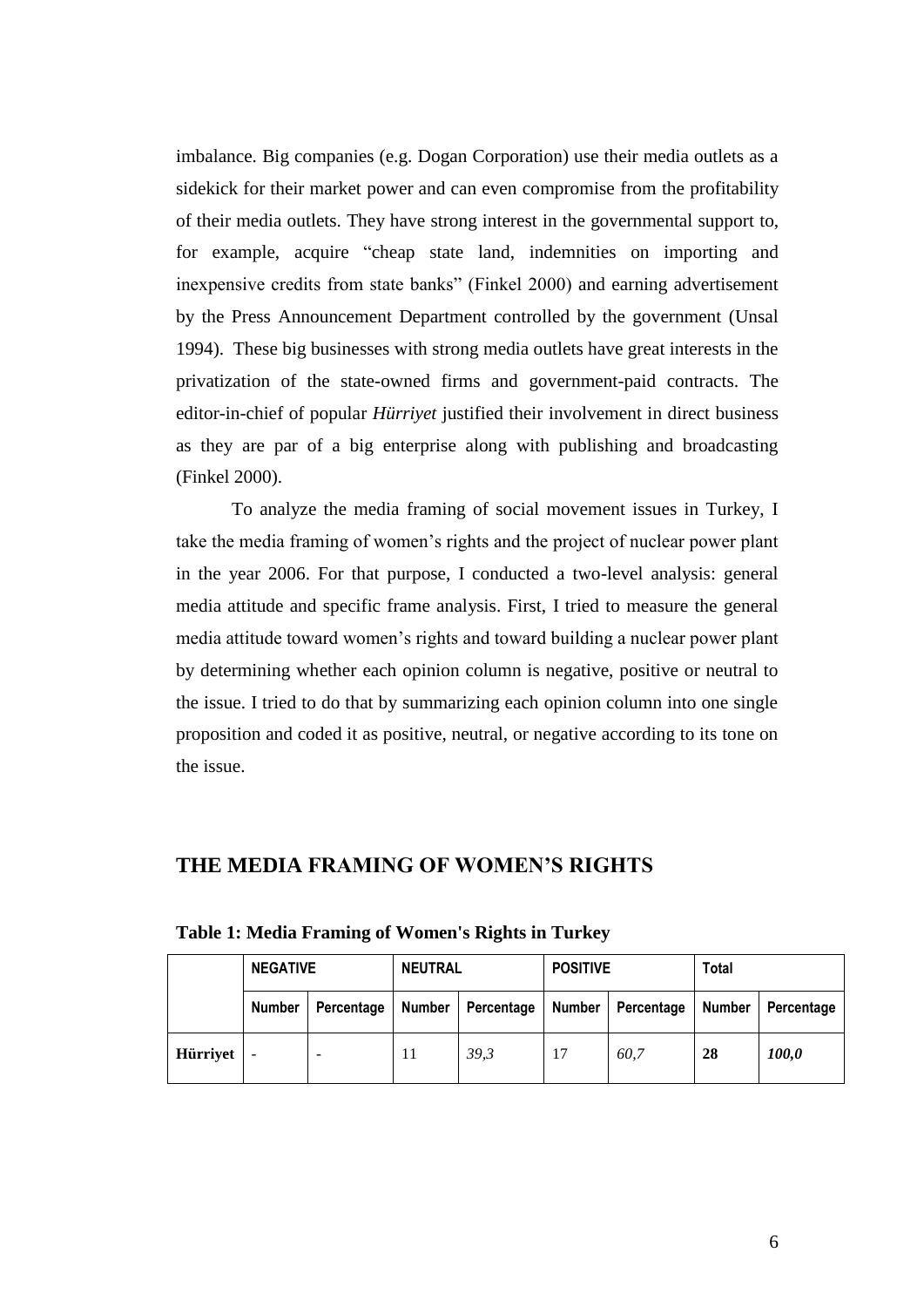| <b>Milliyet</b> | $\overline{\phantom{0}}$ | $\overline{\phantom{a}}$ | $\overline{c}$ | 22,2 | $\mathbf{r}$ | 77,8 | 9  | 100,0 |
|-----------------|--------------------------|--------------------------|----------------|------|--------------|------|----|-------|
| Sabah           | $\overline{\phantom{0}}$ | -                        | $\overline{4}$ | 33,3 | 8            | 66,7 | 12 | 100,0 |
| <b>Total</b>    | ٠                        |                          | 17             | 34,7 | 32           | 65,3 | 49 | 100,0 |

As we mentioned above, Ataturk and his friends founded the Modern Republic as a nation state based on secularism and nationalism. In their vision of modernity, the founders attributed to secularism a central place and they considered the status of women as the main indication of development in society (Gole 1991). What White (2003) called a "state feminism" aimed at promoting women's rights and equality in the public sphere. However, the effectiveness of this project was limited due to the overwhelmingly rural nature of Turkish women population in the first half of the twentieth century. The state's support for women's rights found a strong adherence among the elites including male and female journalists. The mainstream media's full hearted support for women's rights also coincides with their anti-clerical approach. As [Table 1](#page-7-0) shows, the journalists strongly favor women's rights in Turkey. The results did not indicate the presence of any opinion columns that oppose the feminist ideals or did not support the traditional way of life for women.

In 2006, forty nine opinion columns addressed the issue of women's rights in the mainstream press in Turkey. While about one-third (34.7 percent) of the columns did not seem to express an obvious preference, about two-thirds (65.3 percent) openly supported the cause of women's rights. Not surprisingly, some journalists (Çapa 2006a) declared that they were feminists and others demanded that others must also embrace the feminist identity (Güler 2006). Therefore, the media publicly supported the women's rights and easily adopted a feminist frame to bolster the changes in that regard.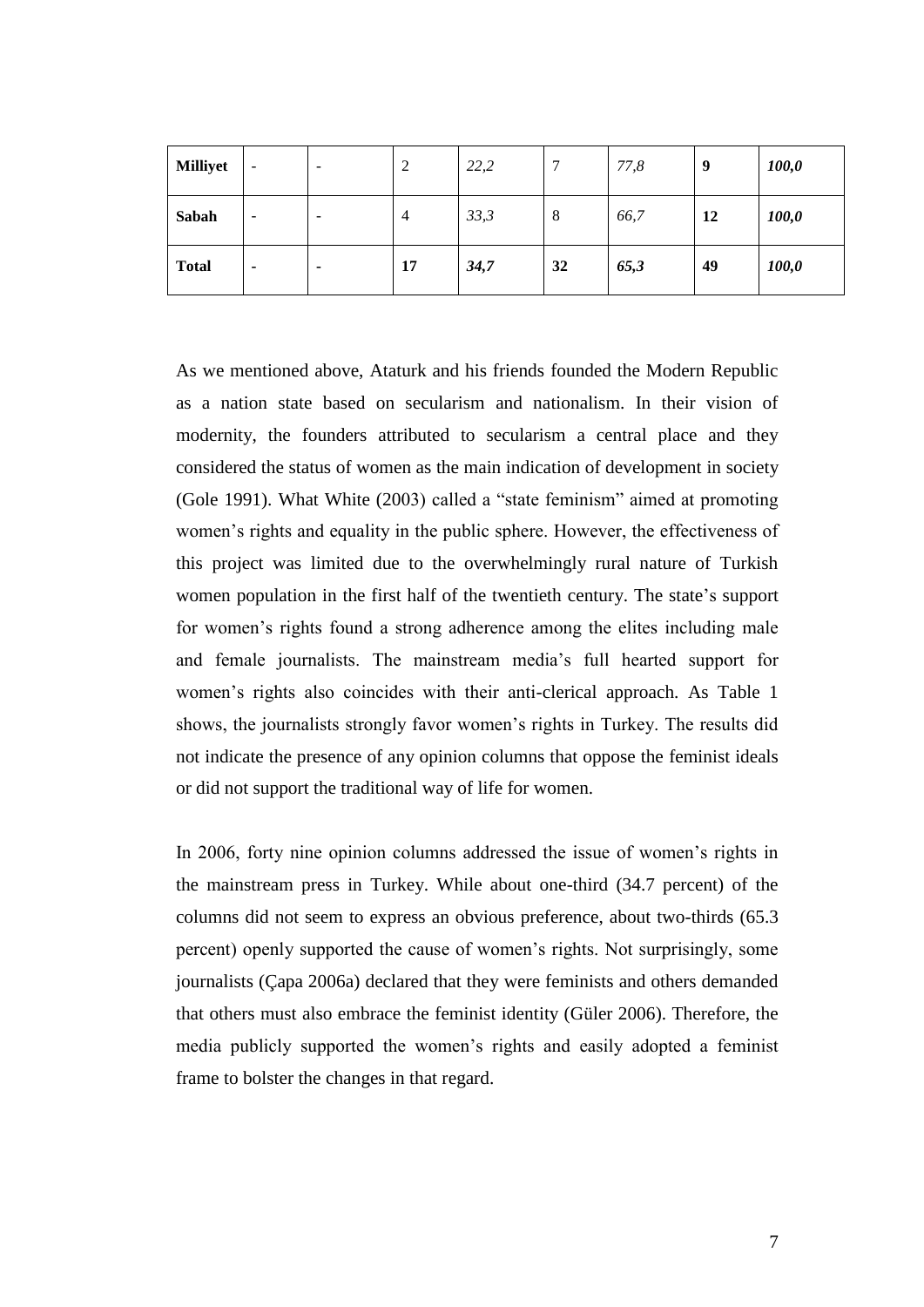**Media & Women's Rights:** Turkish journalists recognized the role of the media in advancing the women's causes: "Battling the violence against women is one of our main goals. The media is of crucial importance in this struggle" (Tınç 2006b). Some opened his/her columns for women organizations. For example, Yalçın Bayer (2006b) of Hürriyet were inviting his readers to celebrate the seventy second anniversary of women's earning the right to vote in Turkey by naming non-governmental women's organizations. The mainstream press frequently reported the activities of various women NGOs such as KAGIDER (Association for Turkish Women Entrepreneurs) (Benmayor 2006).

The journalists generally complained about the lag between legal arrangements and social practices. While the legal arrangements tend to consider women and men on equal statues, traditional social practices are still far from such equality (Doğan 2006d). A common theme was that a cultural renaissance was needed to realize women's rights in today's society. One leading columnist even complained about the unrecognized status of homosexuals and asked them to be more open and courageous to advocate their goals (Uluç 2006). The death of an outspoken feminist writer, Duygu Asena, woman in the summer of 2006 spurred a wave of debates about women's rights in the media. Supporting her feminist identity and mission, some journalists publicly supported what she advocated by noting that she thought women that she could divorce, and support herself (Abla 2006; Ulagay 2006).

**Tradition and Women:** The anti-clerical perspective of the journalists shows itself in their treatment of women and traditional lifestyle. Many columnists criticized the traditional treat of women in Turkish society. For example, one journalist expressed her gratefulness for living as a women in Turkey rather than in Iran (Tınç 2006a). Another argued that women in many Muslim African countries lacked basic inheritance rights and Muslim women suffered from such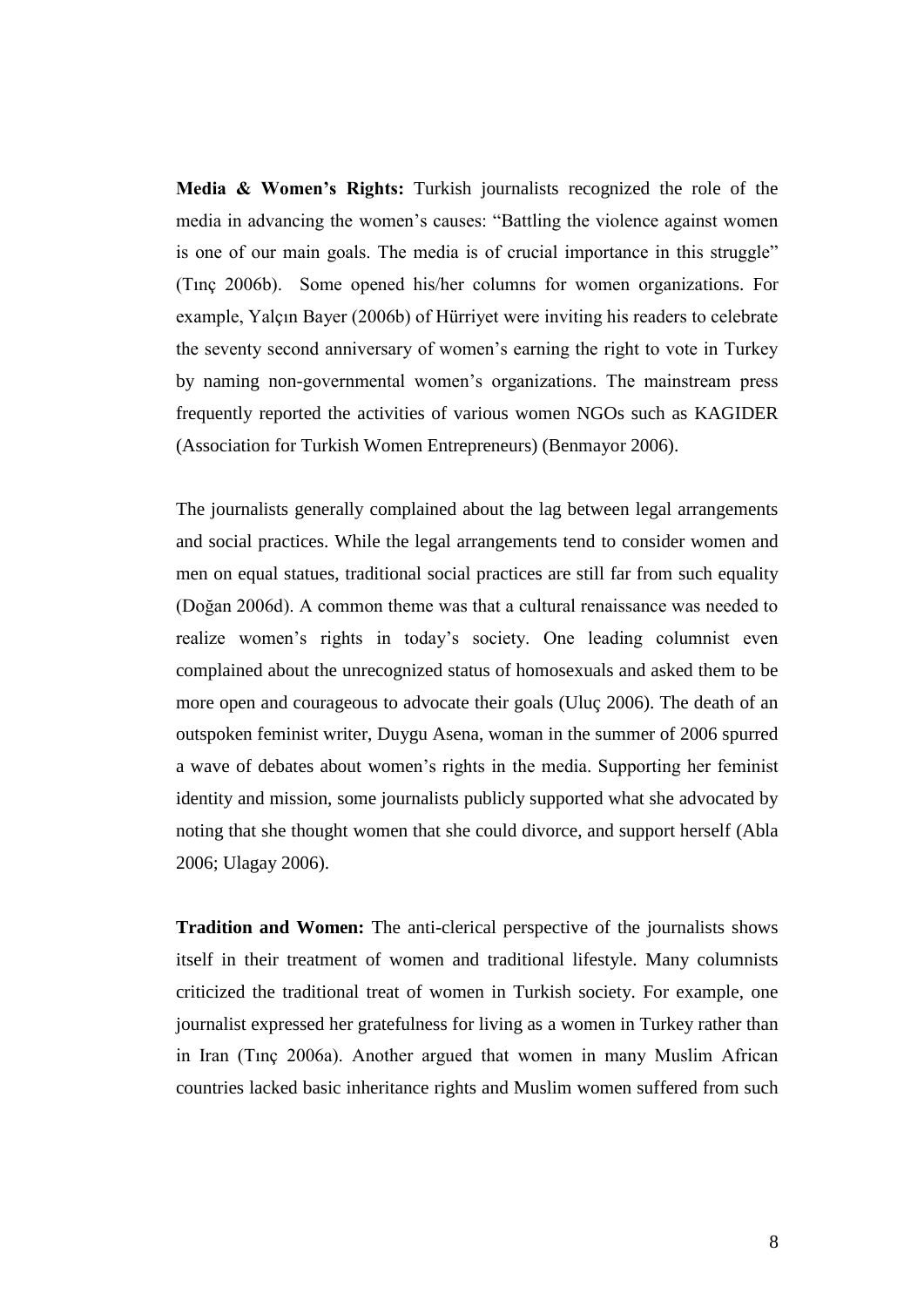problems as early marriage, honor killing, and degradation (Doğan 2006a). We can easily notice the journalists' distaste against the Islamic treatment of women. Some even criticized the Directorate of Religious Affairs for not helping women to fight against injustices (Çapa 2006b). One of the leading journalists expressed concerns about the risk that the Directorate's service toward disadvantaged women (Ekşi 2006). The moderate Justice and Development Party government also took its share of criticisms for ignoring honor killings of women and for equating women's rights with the right to wear headscarf (Tınç 2006c). One columnists blamed the whole parliament for not respecting women's rights by labeling it a "chorus of polygamists" (Aydıntaşbaş 2006) while there is not a factual report that the members of the Parliament are mostly polygamous. Similar criticisms were expressed by other columnists that government was seeking a separation between man and women based on religious view (Coşkun 2006). At other times, they criticized the government for being indifferent to the problems the women face such as unemployment in Turkey. Even Egyptian society took its share from their criticism that most of the Egyptian still wear headscarf due to their inability to implement secularism and democracy in Egypt (Şafak 2006). The former editor-in-chief of Milliyet, Mehmet E. Yılmaz expressed his worries about religious pressure on women not wearing headscarf and asked "how will we protect the women who do not want to wear headscarf from those who pressure others to wear it?" (Yilmaz 2006).

**International Context:** International political opportunity structure is accepted as a facilitating factor for certain movement goals. Turkey's candidacy for European Union (EU) allowed an ample room to advance women rights as the EU required improvements in this area. Benmayor (2006) explains that the European Union is directly concerned with women rights besides the implementation of reforms and interpreted this concern as a sign of support for women's active participation in social and political activities along with preventing domestic violence in Turkey. One argued that Ataturk's aspirations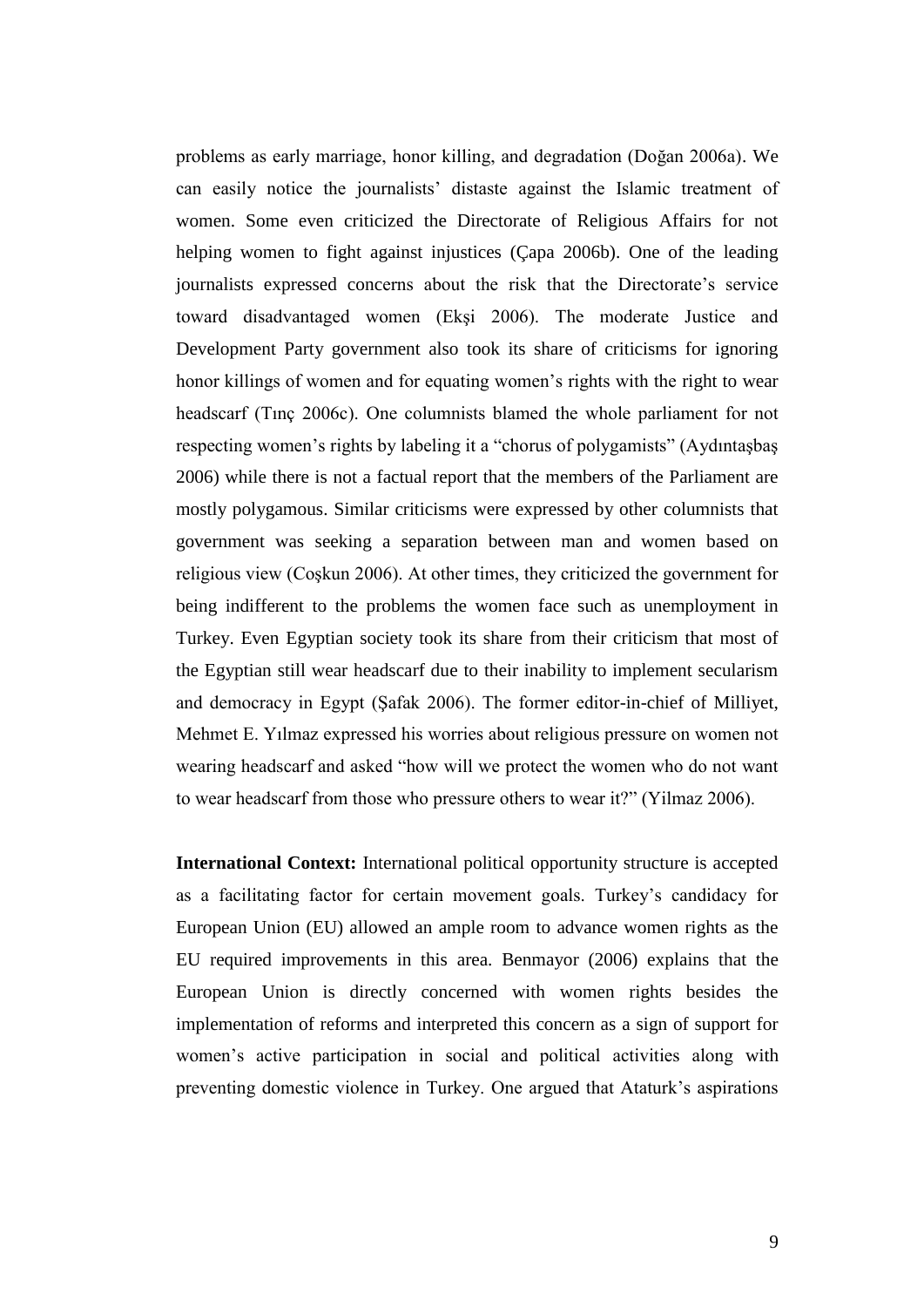for a modern Turkey was parallel with the EU membership and advancing equality between man and women and to promote women's rights (Bila 2006). The United Nations also showed a similar interest in women's rights by opening offices in the eastern provinces of Turkey. Even talking about women's rights in those traditional eastern provinces was considered as a progress (Tınç 2006d).

# **MEDIA FRAMING OF THE ENVIRONMENTAL MOVEMENT IN TURKEY**

The environmental movement has global ties and it addresses the issues of global significance such as global warming, greenhouse effects, and nuclear power plants. These issues are more and more becoming part of the international political agenda and struggle. The decreasing sources of fossil fuels seemed to cause major conflicts in the Middle East and around the world. Worried about these developments, the Turkish government announced its aspiration to establish a nuclear power plant in order to reduce its dependence on foreign oil, igniting a critical public debate in Turkey in 2006. The media seemed to have a slit attitude on the question of nuclear plant. As we can see in [Table 2,](#page-12-0) the mainstream press seemed to have a relatively negative attitude to building a nuclear power plant. With a somewhat split tendency, a third of the opinion columns opposed the idea of installing such a plant while about forty percent seemed to be neutral and a quarter supported building one such a plant. Two of the three major newspapers (Hürriyet and Milliyet) that belonged to the Doğan Corporation seemed to be more interested in the issue than their rival, Sabah. The latter's limited interest in the issue can be interpreted as their general indifference to the issue where the two-thirds of their columns displayed neither a neutral attitude to the issue (see [Table 2\)](#page-12-0). The issue of nuclear power plant is covered and interpreted in relation to various national and international developments.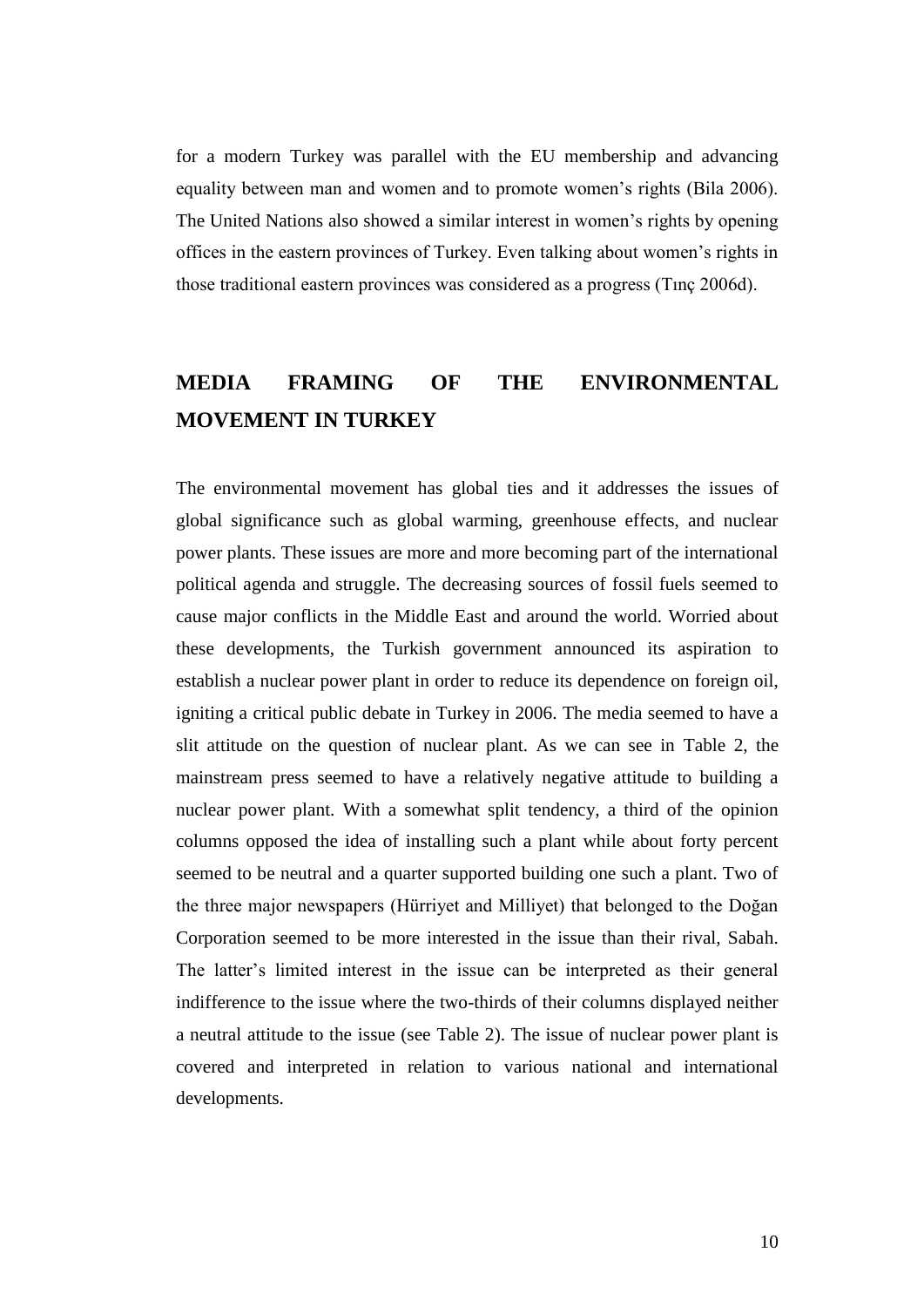|              | <b>NEGATIVE</b> |           | <b>NEUTRAL</b> |           | <b>POSITIVE</b> |        | <b>TOTAL</b>  |                  |
|--------------|-----------------|-----------|----------------|-----------|-----------------|--------|---------------|------------------|
|              | Numb            | Percentag | Numb           | Percentag | Numb            | Percen | <b>Number</b> | <b>Percentag</b> |
|              | er              | e         | er             | e         | er              | tage   |               | e                |
| Hürri<br>yet | 10              | 38,5      | 8              | 30,8      | 8               | 30,8   | 26            | 100,0            |
| Milliy<br>et | 14              | 36,8      | 15             | 39,5      | 9               | 23,7   | 38            | 100,0            |
| Sabah        | $\overline{2}$  | 16,7      | 8              | 66,7      | $\overline{2}$  | 16,7   | 12            | 100,0            |
| <b>Total</b> | 26              | 34,2      | 31             | 40,8      | 19              | 25,0   | 76            | 100,0            |

<span id="page-12-0"></span>**Table 2: Media Coverage of the Nuclear Power Plant Project**

**Positive Framing:** For those who favor the building of a nuclear power plant, the increasing need for energy was viewed as an important reason. For example, Doğan (2006b) of the daily Hürriyet quoted the energy minister's idea that the current sources of energy would be exhausted by 2020. Others seemed to advocate the same rhetoric that Turkey's energy sources are limited and a nuclear power is needed (Türkmen 2006b). Some journalists also suggested the parallel use of both nuclear and renewable energy sources (Birand 2006b); (Heper 2006c). Similar columns allowed the government framing that the nuclear plant would be built in a region that would not pose threats to the environment (Doğan 2006c). The environmental risks are minimized by some columnists by claiming that the fourth generation plants are a lot safer (Türkmen 2006a).

With a counter thesis to the opponents of nuclear energy, a columnist argued that fossil fuels, not the nuclear ones, are the real threats to the environment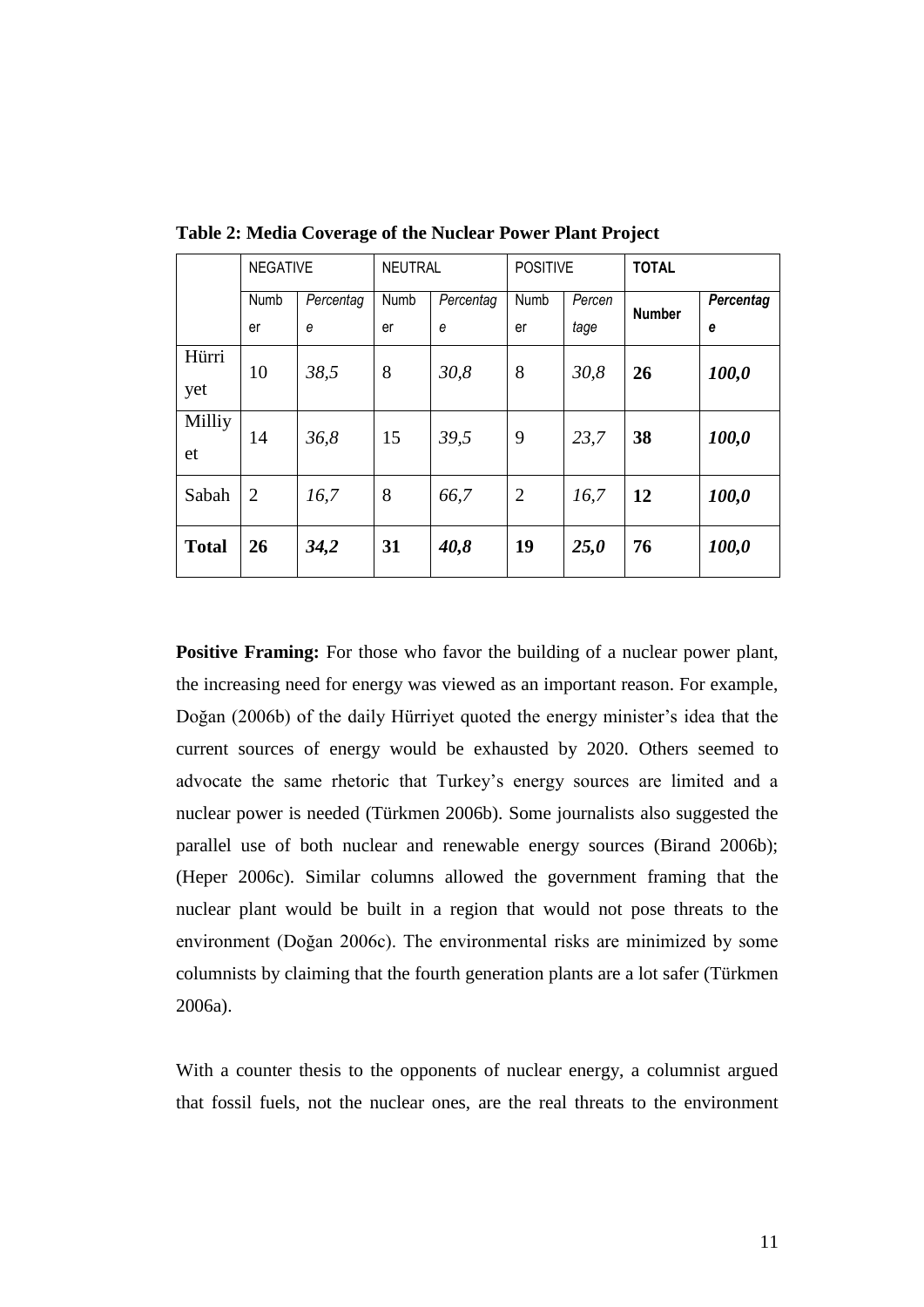(Münir 2006c). Several journalists expressed the need for a popular support for such a project in order to calm popular concerns (Birand 2006a). That is because Turkish people, like other countries, are afraid of nuclear technology (Münir 2006a).

Another theme for advocating a nuclear power plant was the idea that all western countries get a significant portion of their energy from nuclear plants (Münir 2006b). One columnist argued that having a nuclear power would improve Turkey's prestige in the region (Heper 2006b). One of the reasons the pro-nuclear columnists showed was that opposing the project meant a continued dependence on foreign natural gas (Heper 2006a). Interestingly enough, both the proponents and opponents of nuclear energy expressed a western conspiracy the issue. The proponents argued that the western nations themselves produce nuclear energy while they encourage other non-efficient types of energy production (Uras 2006).

**Negative Framing:** While some journalists totally opposed to the idea of any nuclear power plant, others expressed a more reserved opposition. It is obvious that certain columnists adopted a negative attitude to nuclear energy by maintaining his/her insistence on the risks of the project. In that regard, some journalists allowed an ample room for international peace movements framing that nuclear energy was not desirable. For example, Bayer (2006d) favored with the environmental movement rhetoric that the West tried to get rid of the nuclear power plants by giving it away to the Third World countries. Another one see the issue as the government's conspiracy to distract attentions from critical issues (Sağlam 2006).

One of the main themes among the opponents of the nuclear power was that there was not a real need for nuclear energy but that international interest groups and lobbies encouraged the Turkish government to build such a power plant. For example, the columnists that defined himself as one of the 'Turkish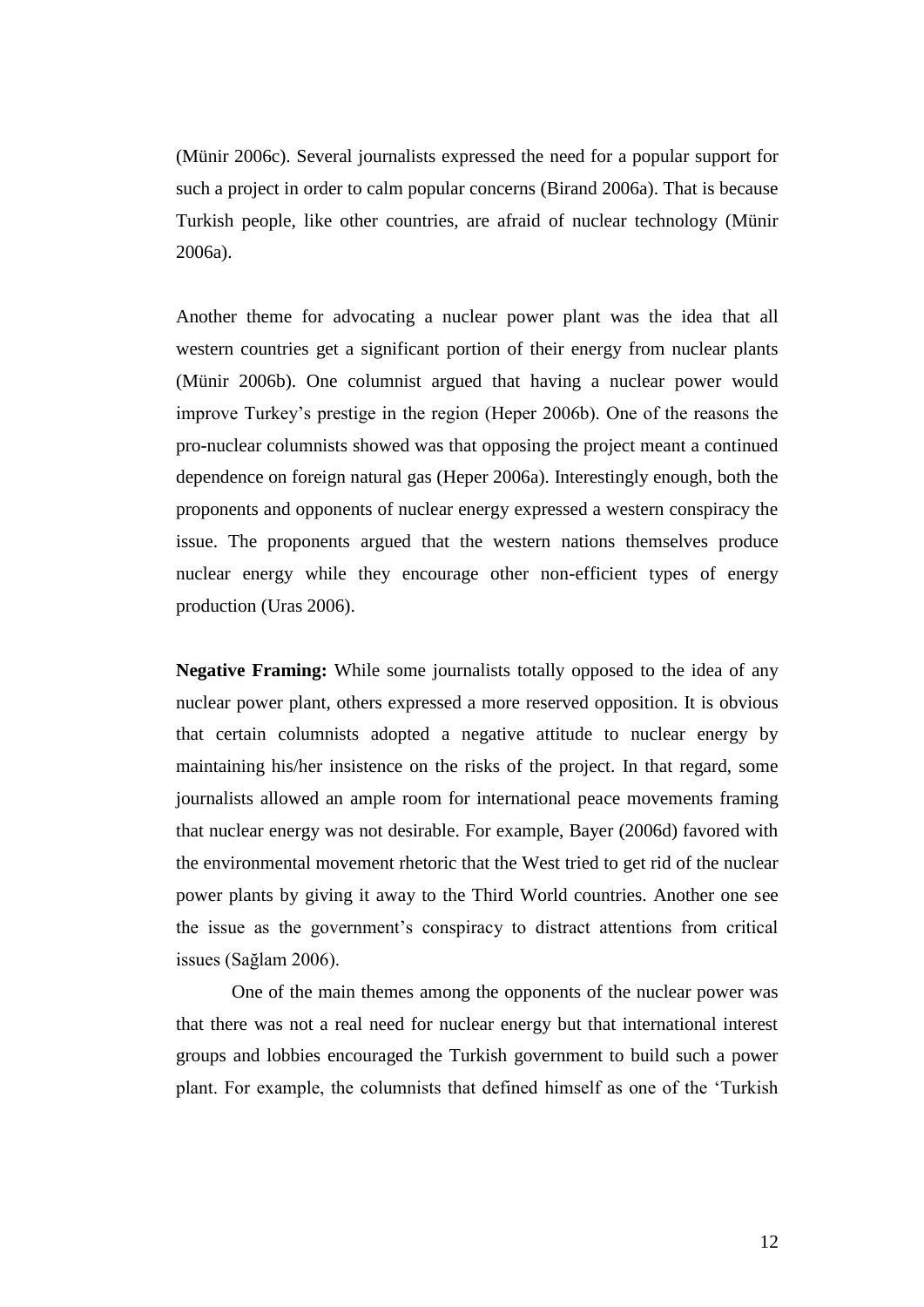Greens' condemned the project as a conspiracy of the nuclear lobby that seek to make unjust profit (Bayer 2006c). Similarly, Tamer (2006a) of Milliyet argued that the strong international nuclear lobbying did not allow the local interest groups to be heard. She also argued that the energy to be produced with a nuclear plant can be obtained by saving on the current production (Tamer 2006b).

Bayer (2006a) even proudly noted that he was declared a 'honorary environmental leader". Another columnist urged the international Greens to show solidarity against the nuclear plant in Turkey (Atkaya 2006a). The columns were filled with the idea that the nuclear energy posed threats to the environment and that new generation plants were nor ready very safe to use (Tamer 2006a). Some others like Atkaya (2006b) of Hürriyet expressed a more reserved opposition to a nuclear plant by arguing that the project did not have any other benefit in terms of cost and health but it only decreases Turkey's dependence on external sources of energy.

#### **CONCLUDING REMARKS:**

The media's role in framing critical issues in social and political life is already well known. Our findings support Çaha's (2004) argument that the media especially contributed to publicizing the previously unspoken aspects of life and to bolstering interest group politics. The way the journalists frame certain issues may be related to their material and cultural interests. Turkish media's approach to women's rights is closely related to the journalists' secular outlook in that they are the primary proponents of women's rights and equality in society. For example, the problem of some parents' reluctance to send their daughters to school, women's political participation and employment are widely brought to the attention of the public. In that regard, the sympathetic media framing of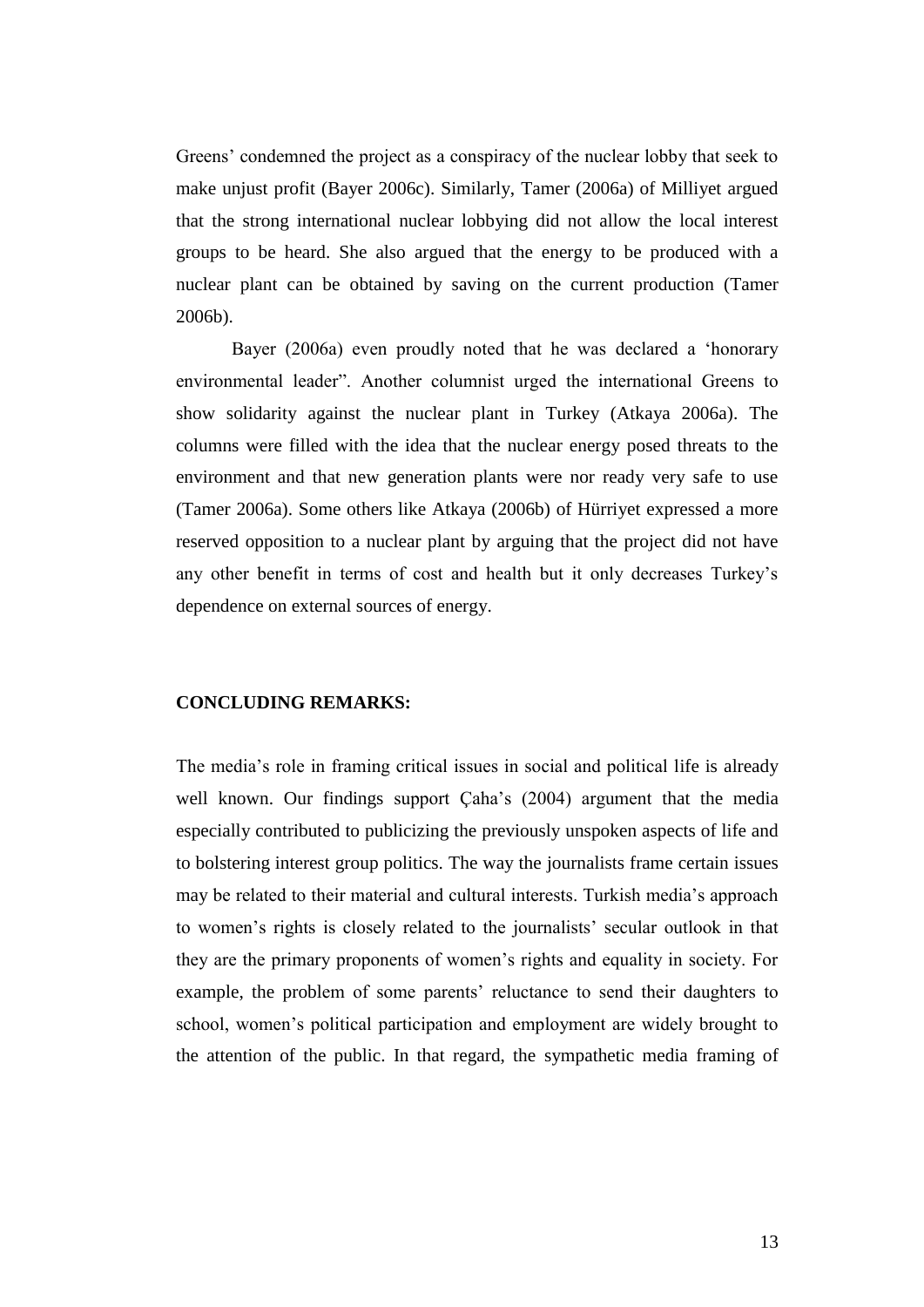women's rights can be understood as attempts of social inclusion by considering their ideological and cultural outlook to the role of women in society.

The media's ideological orientation to the issue of environmental issues is less obvious. That is partly because the nature of some environmental issues concerns cultural and ideological issues while others involve material concerns among the media sector. The media's association with the corporate business that produce and fossil distribute fossil fuels seems to affect their opposition to such problems as nuclear power plant that is generally regarded by the environmentalists as a threat to the environment. Compared with women's rights where the media's ideological concerns dominate the agenda, the environmental issue seems less obvious and is counterbalanced with their material interests in the question since it is both an ideological and a material issue.

#### **REFERENCES:**

Abla, Güzin 2006. "Basında Yaprak Dökümü." *Hürriyet*. Agust 2, 2006.

- Ataturk, Kemal. 2005. *Nutuk.* Edited by Zeynep Korkmaz. Ankara: Ataturk Araştirma Merkezi).
- Atkaya, Kanat. 2006a. "Cep Telefonuyla Yumurta Pişer Mi?" *Hürriyet*. May 20, 2006.
- Atkaya, Kanat. 2006b. "Nükleer Santral Ulla Ve Variller." *Hürriyet*. April 14, 2006.
- Aydıntaşbaş, Aslı 2006. "TBMM: Çok eşliler korosu." *Sabah*. May 16, 2006.
- Bayer, Yalçın. 2006a. "Ağa Han Ödüllük Proje Yapıyorum." *Hürriyet*.
- Bayer, Yalçın. 2006b. "Er ve Çeker, Yazıcı ile akraba oldu." *Hürriyet*. December 2, 2006.
- Bayer, Yalçın. 2006c. "Hükümet Susuyor El Kadı Konuşuyor." *Hürriyet*. July 09, 2006.
- Bayer, Yalçın. 2006d. "İstanbul Kaybetti Ankara Kazandı." *Hürriyet*. July 18, 2006.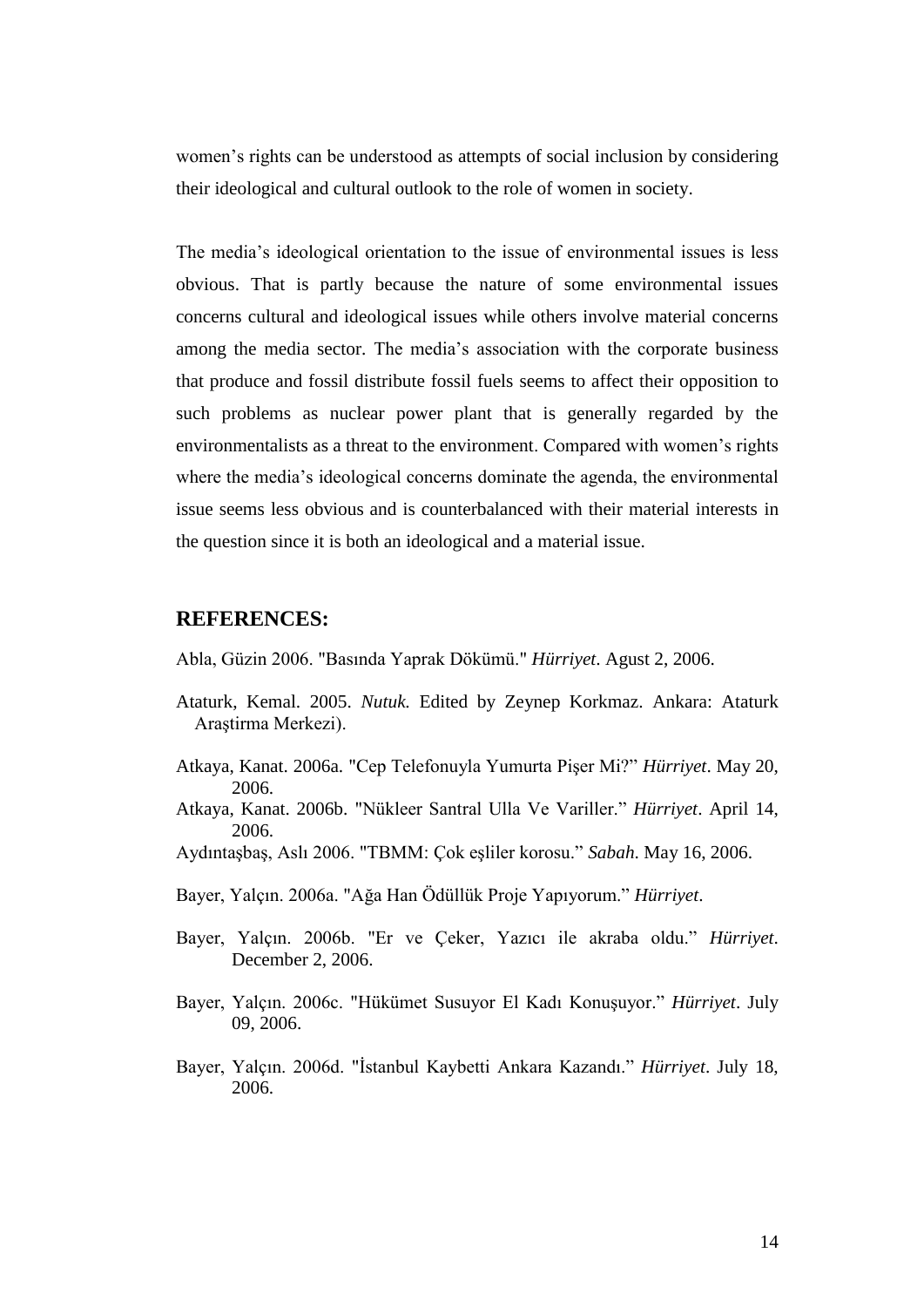- Benmayor, Gila 2006. "Kretschmer Giderayak 'Kadın Hakları' Dedi." *Hurriyet*. September 22, 2006.
- Bila, Fikret. 2006. "MGK Genel Sekreterliği'nden Bir İlk Daha." *Milliyet*. June 14, 2006.
- Birand, Mehmet Ali. 2006a. "PKK, Lagendijk'ı Dinlemeli…." *Milliyet*. May 6, 2006.<http://www.milliyet.com.tr/2006/05/06/yazar/zbirand.html>
- Birand, Mehmet Ali. 2006b. "ROJ TV Olayı Giderek Büyüyor." *Milliyet*. January 4, 2006. <http://www.milliyet.com/2006/01/04/yazar/zbirand.html>
- Boulton, Leyla. 2001. "Inside Track: A Media Magnate Strikes back for his Empire." *Financial Times* June 6.
- Burstein, Paul. 1991. "Legal Mobilization as a Social Movement Tactic: The Struggle for Equal Employment Opportunity." *American Journal of Sociology* 96(5): 1201-25.
- Çapa, Ebru . 2006b. "Yok Devenin Nalı " *Hürriyet*. Agust 20, 2006.
- Çapa, Ebru. 2006a. "Rezil Müfredat." *Hürriyet*. Agust 13, 2006.
- Coşkun, Bekir. 2006. "İki Kişiler..." *Hürriyet*. February 15, 2006.
- DMK (Dorduncu Kuvvet Medya). 2006. [http://www.dorduncukuvvetmedya.com/article.php?sid=6644.](http://www.dorduncukuvvetmedya.com/article.php?sid=6644)
- Doğan, Yalçın. 2006a. "Bu Kültür Benim Kültürüm Değil." *Hürriyet*. November 22, 2006.
- Doğan, Yalçın. 2006b. "Deli Gibi Toryum Arıyoruz." *Hürriyet*. January 11, 2006.
- Doğan, Yalçın. 2006c. "Dev Gibi Çevrede Yeni Adımlar." *Hürriyet*. February 18, 2006.
- Doğan, Yalçın. 2006d. "Her 18 Saniyeye Önlem için 90'lı Yılları Beklemek." *Hürriyet*. November 29, 2006.
- Ekşi, Oktay. 2006. "Doğru Adına Yanlış Yapmak." *Hürriyet*. Agust 19, 2006.
- Exoo, Calvin F. 1994. *The Politics of the Mass Media.* Minneapolis: West Publishing Company.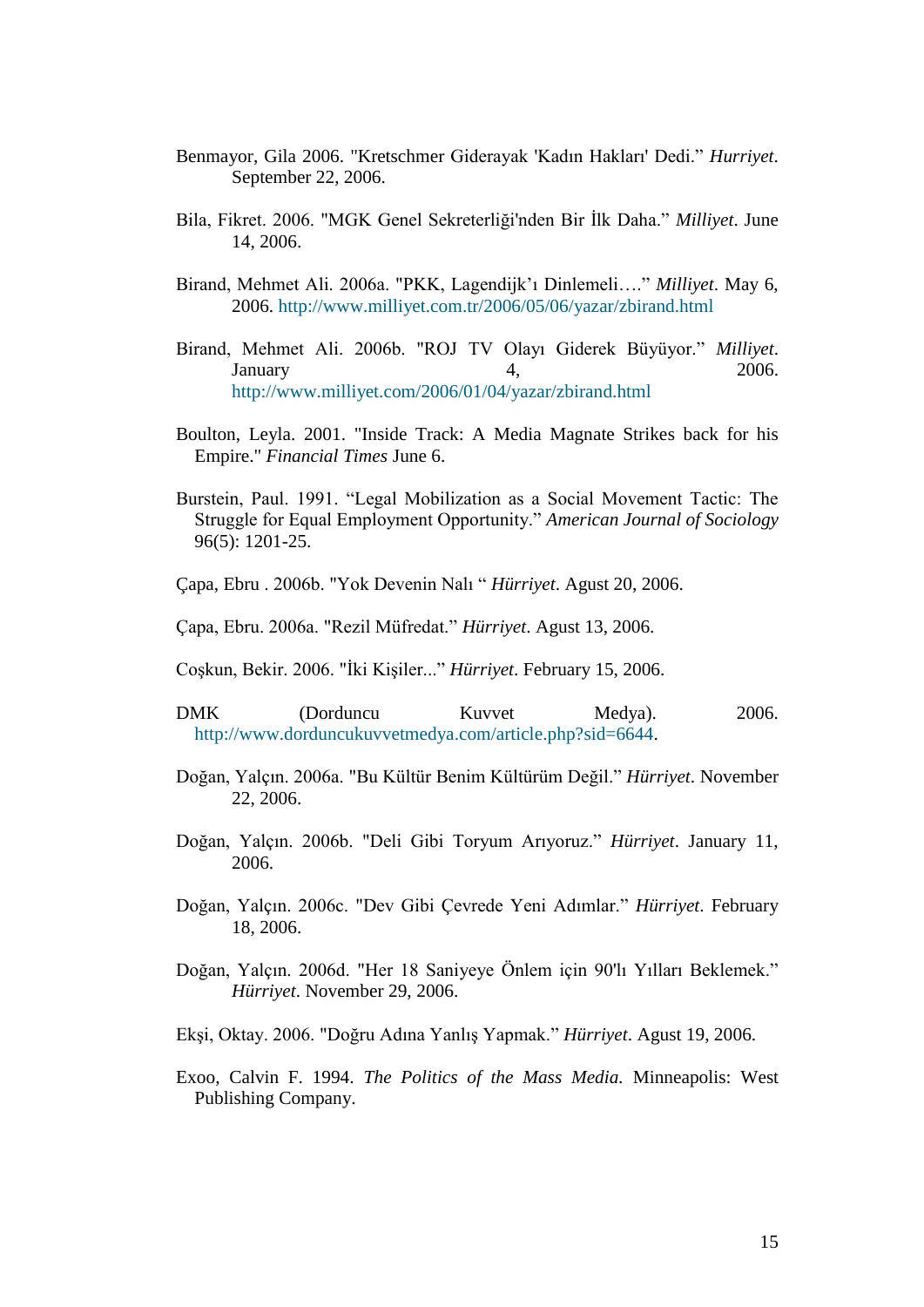- Finkel, Andrew. 2000. "Who Guards the Turkish Press? A Perspective on Press Corruption in Turkey," *Journal of International Affairs* 54 (1): 147-67.
- Gamson, William A. 1992. *Talking Politics*. New York: Cambridge University Press.
- Gamson, William A. and Andre Modigliani. 1989. "Media Discourse and Public Opinion on Nuclear Power: A Constructionist Approach." *American Journal of Sociology* 95 (1): 1-37.
- Gamson, William and DS. Meyer. 1996. "Framing Political Opportunity." Pp. 275-290. In McAdam, D., JD. McCarthy, and MN. Zald. (eds.) 1996. *Comparative Perspectives on Social Movements.* Cambridge Univ. Press.
- Gitlin, Todd. 1990. *The Whole World is Watching: Mass Media in the Making and Unmaking of the New Left.* Berkeley, LA: University of California Press.
- Gole, Nilufer. 1991. *Modern Mahrem: Medeniyet ve Örtünme*. İstanbul: Metis Yayınları.
- Goodwin, Jeff, and James M. Jasper. 2001. *Passionate Politics: Emotions and Social Movements*. Chicago: Chicago Univ. Press.
- Gray, Herman. 1993. "Cultural Theory, Social Construction, and Social Problems." Pp. 181-91. In Miller, Gale, and James A. Holstein (eds.). *Constructionist Controversies: Issues in Social Problems Theory,* NY: Aldine de Gruyter.
- Groc, Gerard. 1994. "Journalists as Champions of Participatory Democracy." In Heper, Metin, and Ahmet Evin (eds.) *Politics in the Third Turkish Republic,*  Boulder: Westview Press.
- Güler, Seda Kaya. 2006. "Olan Tuba'ya oldu! ." *Sabah*. June 4, 2006.
- Heper, Doğan. 2006a. "Alevilik Ve Din Dersi." *Milliyet*. July 13, 2006.
- Heper, Doğan. 2006b. "Nükleer'de Geç Kalıyoruz." *Milliyet*. February 2, 2006.
- Heper, Doğan. 2006c. "Nükleerde Geç Ama Mutlu Son." *Milliyet*. February 23, 2006.
- Heper, Metin, Tanel Demirel. 1996. "The Press and the Consolidation of Democracy in Turkey," *Middle Eastern Studies,* 32 (2): 109-123.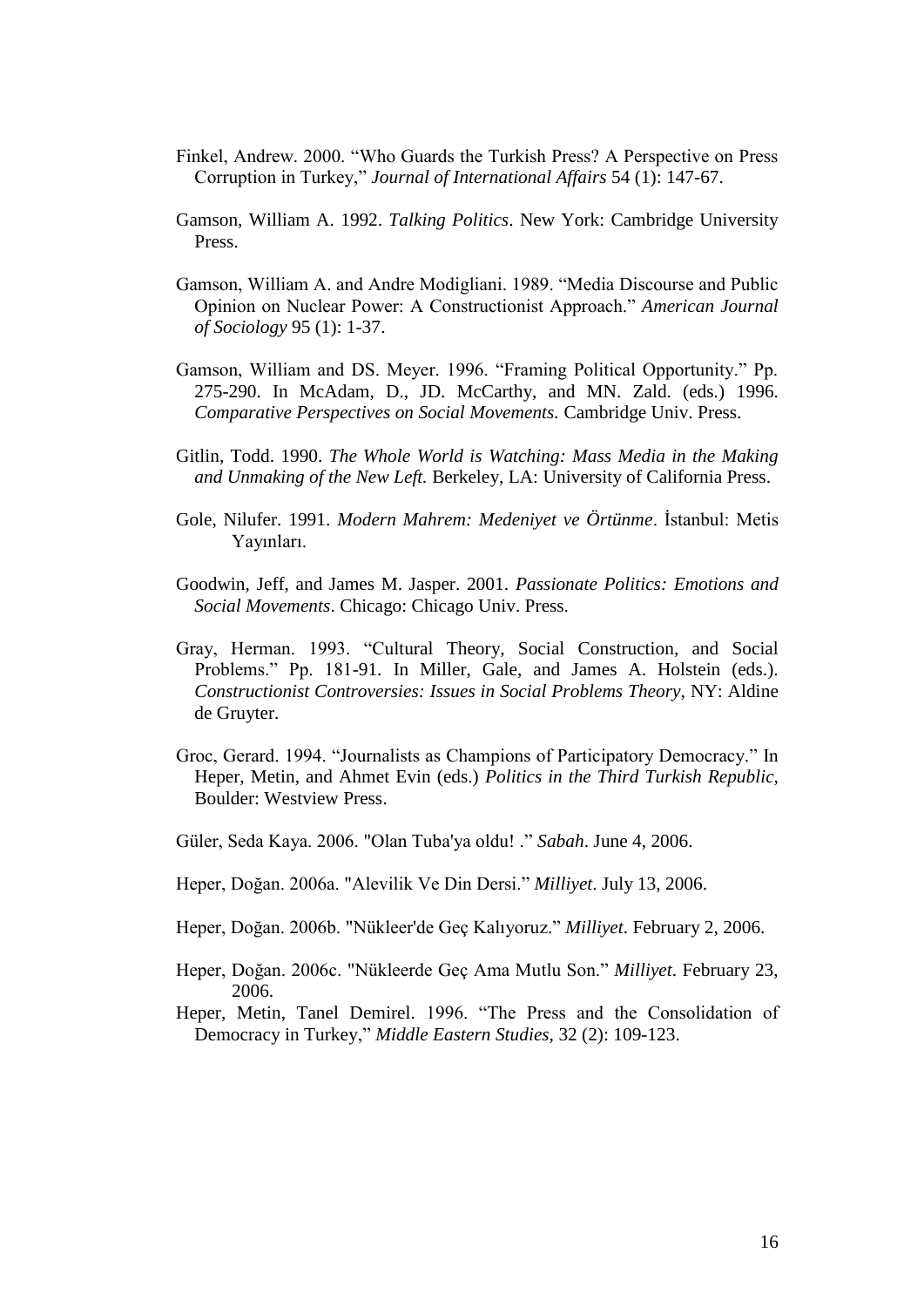- Karaca, Fatih. 2005. (An Address by the Head of Supreme Committee of Radio and Television). http://www.rtuk.org.tr/kitaplar/fatihbonsoz.doc. Retrieved December 29.
- Lang, Gladys E. and Kurt Lang. 1980. "Polling on *Watergate*: The Battle for Public Opinion." *Public Opinion Quarterly* 44(4): 530-567. (18 pages). Retrieved June 7, 2003 Available EBSCO Host -Academic Search Premier.
- Lawrence, Regina G. 2000. *The Politics of Force: Media and the Construction of Police Brutality.* Berkeley: University of California Press.
- Lewis, Bernard. 1968. *The Emergence of Modern Turkey*, Second Edition, Oxford: Oxford University Press.
- Mardin, Serif. 1962. *The Genesis of Young Ottoman Thought,* Princeton: Princeton University Press.
- McAdam, Doug. 1996. "The Framing Function of Movement Tactics: Strategic Dramaturgy in the American Civil Rights Movement." Pp. 338-355. In
- McAdam, D., JD. McCarthy, and MN. Zald. (eds.) 1996. *Comparative Perspectives on Social Movements.* Cambridge Univ. Press.
- McCarthy, JD., C. McPhail and J. Smith. "Images of Protests: Dimensions of Selection Bias in Media Coverage of Washington Demonstrations." *American Sociological Review* 61 (3): 478f.
- McNair, Brian. (1999). *Journalism and Democracy : Evaluation of Political Public Sphere*. London, UK: Routledge. Retrieved June 1, 2007, from http://site.ebrary.com/lib/dumlupinar/Doc?id=10054632.
- Miller, Gale, and James A. Holstein (eds). 1993. *Constructionist Controversies: Issues in Social Problems Theory,* NY: Aldine de Gruyter.
- Mueller, Carol. 1997. "International Press Coverage of East German Protest Events, 1989." *American Sociological Review* 62 (5): 820-832.
- Münir, Metin. 2006a. "Gazeteciler Olmasaydı Basın Müşavirliği Çok Keyifli Olurdu." *Milliyet*. April 26, 2006.
- Münir, Metin. 2006b. "İngiltere'den Nükleer Çöplük Kararı." *Milliyet*. May 3, 2006.
- Münir, Metin. 2006c. "Metin MÜNİR Nükleerleştiremediklerimizden Misiniz?" *Milliyet*. January 28, 2006.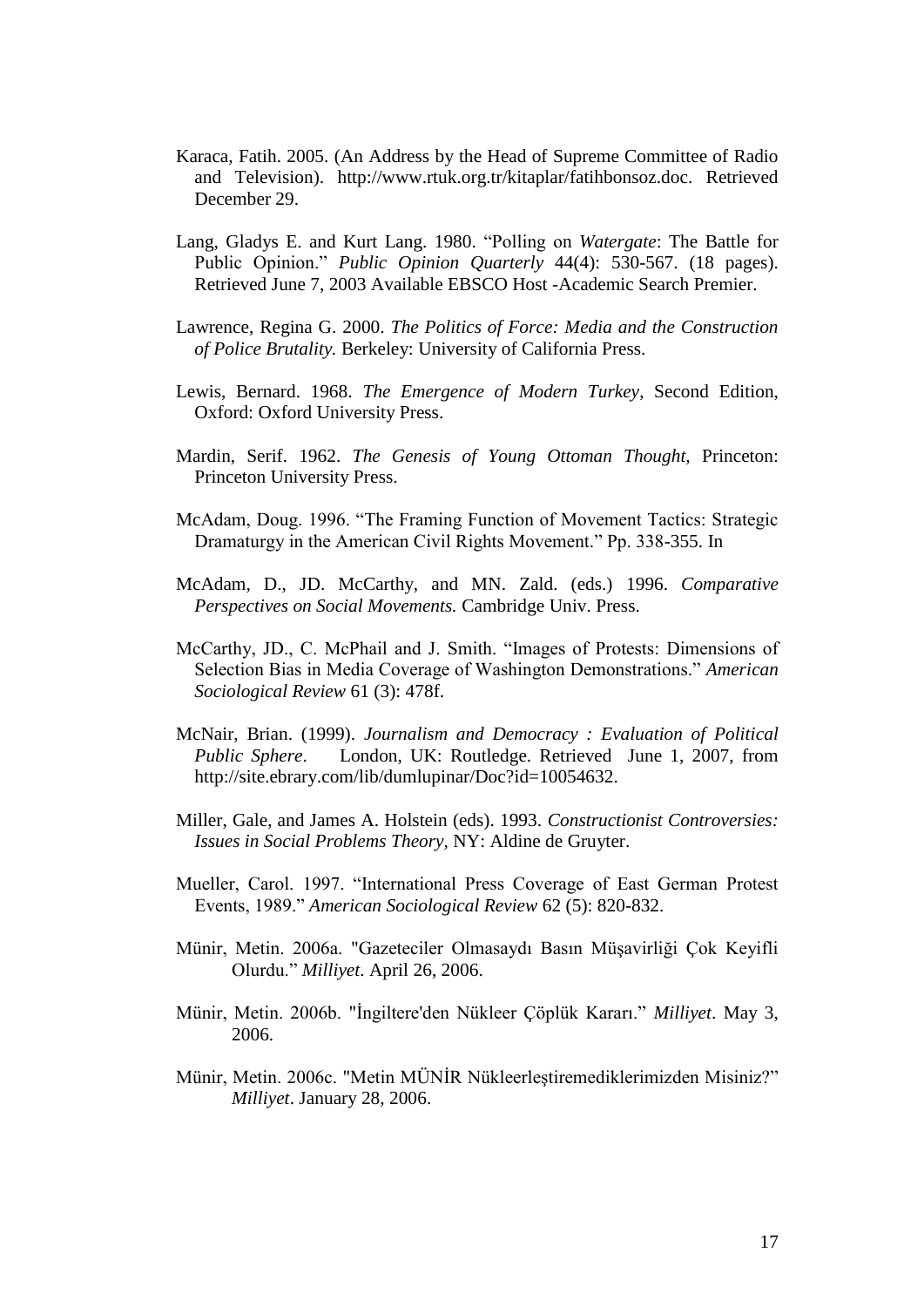Şafak, Erdal. 2006. "İslamcı Feministler." *Sabah*. November 4, 2006.

Sağlam, Erdal. 2006. "Nükleer Santral Balonu." *Hürriyet*. April 17, 2006.

- Tamer, Meral. 2006a. "Nükleer Santral Otomobil Değil Ki Yeni Model Çıkınca Değiştirebilesin!" *Milliyet*. June 27, 2006.
- Tamer, Meral. 2006b. "Enerji Politikaları." *Hürriyet*. March 18, 2006.
- Tamer, Meral. 2006b. "Eşitlik Bir Kadın Meselesi Değil." *Hürriyet*. November 19, 2006.
- Tamer, Meral. 2006b. "Siemens Hem Nükleerde Var, Hem Kayıp Kaçağı Önlemede." *Milliyet*. April 11, 2006.
- Tamer, Meral. 2006c. "Tabular Durdukça Kınama Lafta Kalır " *Hürriyet*. May 14, 2006.
- Tamer, Meral. 2006d. "Urfa'da Aile İçi Şiddeti Konuşabiliyoruz Artık." *Hürriyet*. September 17, 2006.
- Tansey, Stephen D. 1995. Politics: The Basics. London: Routledge.
- Tiffen, Rodney. 1999. *Scandals: Media, Politics and Corruption in Contemporary Australia,* Sydney: UNSW Press.
- Tınç, Ferai. 2006a. "Ahmedinejad'ın Yardımcısından İlginç Açıklamalar." *Hürriyet*. November 24, 2006.
- Türkmen, İlter. 2006a. "Enerji Güvenliği." *Hürriyet*. February 04, 2006.
- Ulagay, Osman 2006. "İnsanlık öldü, Duygu görmedi." *Milliyet*. August 2, 2006.
- Uluç, Hıncal. 2006. "Köşe Yazarının Eşcinselliğine Devam.." *Sabah*. June 7, 2006.
- Unsal. Husamettin. 1994. "Turkey. " Pp. 281-292. In Kamalipour, Yahya R. and Hamid Mowlana (eds.). *Mass Media in the Middle East: A Comprehensive Handbook*. Westport, CT: Greenwood Press.
- Uras, Güngör. 2006. "Nükleer Santral İçin Beşinci Niyet." *Milliyet*. February 11, 2006.